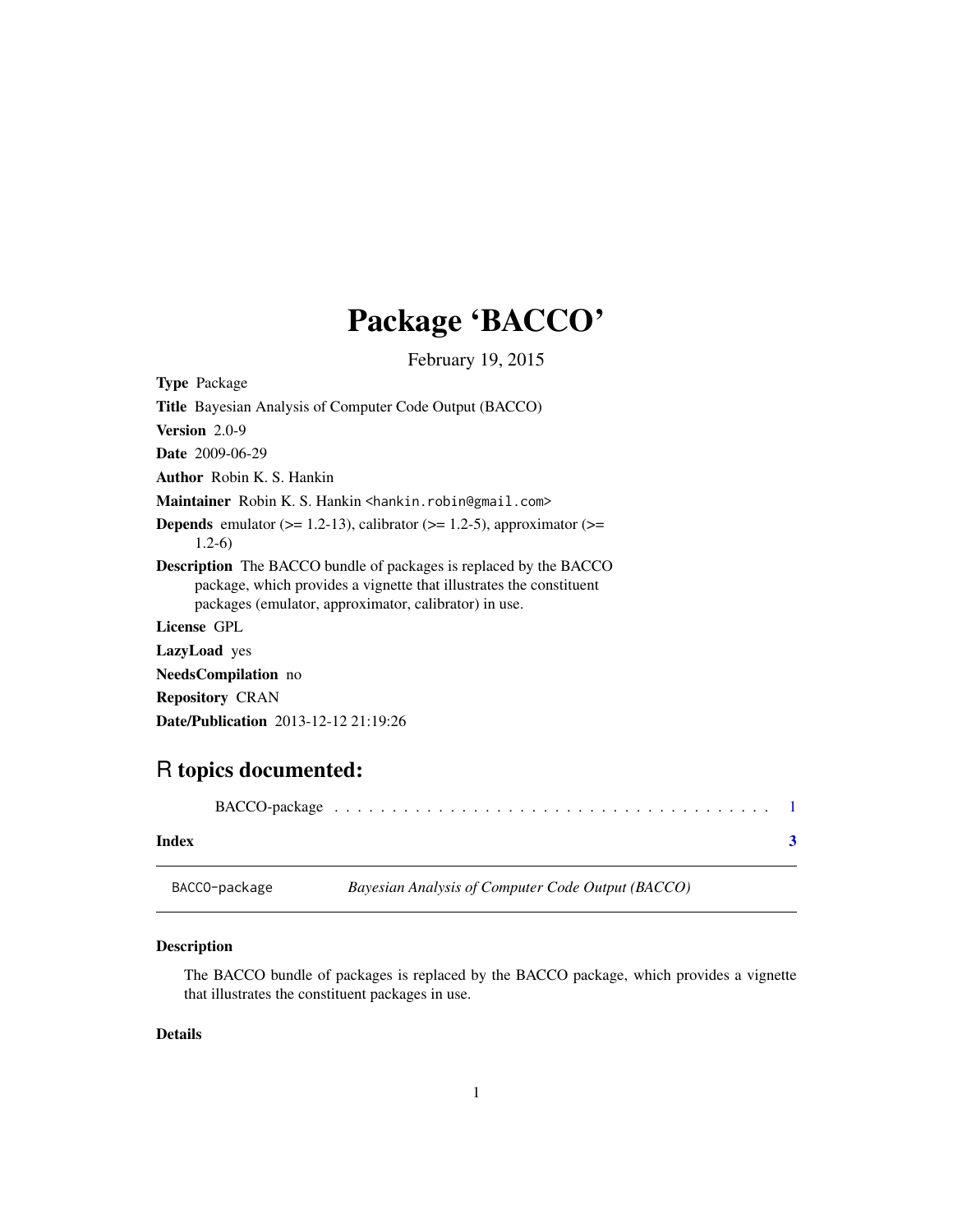| Package:  | <b>BACCO</b> |
|-----------|--------------|
| Type:     | Package      |
| Version:  | 1.0          |
| Date:     | 2009-06-29   |
| License:  | GPL          |
| LazyLoad: | yes          |

#### Author(s)

Robin K. S. Hankin Maintainer: <hankin.robin@gmail.com>

#### References

- J. Oakley 1999. *Bayesian uncertainty analysis for complex computer codes*, PhD thesis, University of Sheffield
- J. Oakley and A. O'Hagan, 2002. *Bayesian Inference for the Uncertainty Distribution of Computer Model Outputs*, Biometrika 89(4), pp769-784
- R. K. S. Hankin 2005. *Introducing BACCO, an R bundle for Bayesian analysis of computer code output*, Journal of Statistical Software, 14(16)